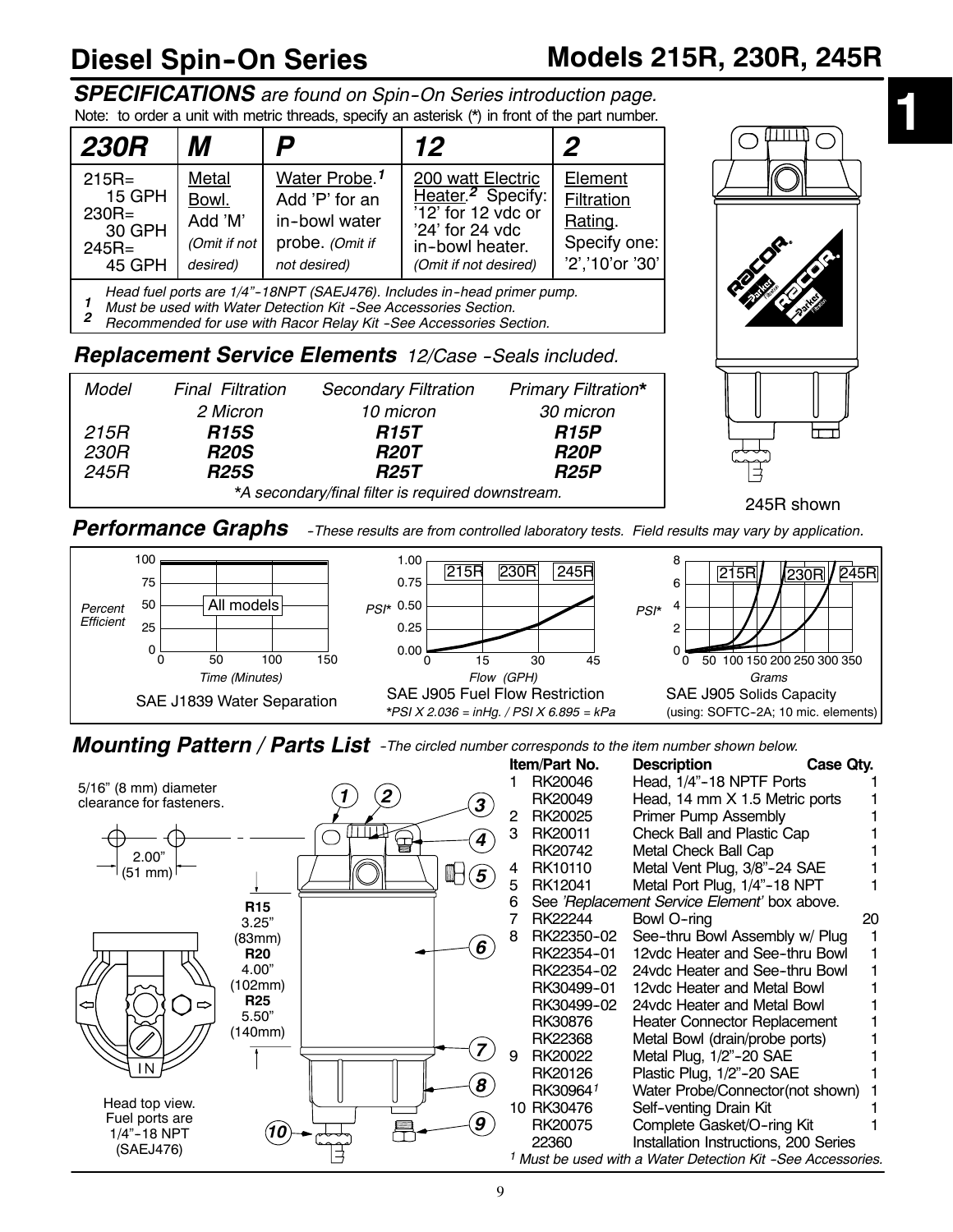# **Diesel Engine Spin-On Series**

# **Service Elements**

**See facing page for optional mounting heads and contaminant collection bowl kits.**

**All Racor replacement service elements meet OEM specifications.**

**Bowl supplied with part numbers that have a 'B' prefix. No water probe port on bowls.**

### *Specification/Cross Reference Chart*



| <b>Filter</b><br>Filter<br>&Bowl<br>only                                                                                    | <b>Height</b><br>in./mm | Diameter Center<br>in./mm | threads                            | <b>OEM</b>                                          | AC                                   |                                                    | <b>Baldwin Fleetguard Fram</b>                                   |                        | <b>Purolator Wix</b>                     |                         |
|-----------------------------------------------------------------------------------------------------------------------------|-------------------------|---------------------------|------------------------------------|-----------------------------------------------------|--------------------------------------|----------------------------------------------------|------------------------------------------------------------------|------------------------|------------------------------------------|-------------------------|
| B32001 S3201<br>Application:<br>Cummins/Thermo King Final Filtration<br>10 micron, 90 GPH, 12/Case                          | 10.50/267               | 3.82/97                   | $1" - 14$                          | Cum 138627<br>Cum154709<br>Cum 202893<br>Cum 156172 | TP-619<br>TP-629<br>TP-972<br>TP-811 | BF-948<br>BF-948D FF104<br>BF-957<br>BF-7557 FF213 | FS1212<br>FF105<br>BF-957D FF105C /D                             | P1101PL PER15          | 6683776<br>PER23-1<br>PER23-2<br>6694036 | 33107                   |
| B32002 S3202<br>Application:<br>Detroit Diesel, 30 micron, 90 GPH, 12/Case                                                  | 10.50/267               | 3.82/97                   | $1" - 12$                          | DDA6438839 T-815                                    | T-915                                | <b>BF-580</b>                                      | FS1213<br>FF207                                                  | P1146                  | PER <sub>96</sub>                        | 33118                   |
| <b>B32003 S3203</b> 8.63/219<br>Application:<br>Caterpillar, 2 micron, 60 GPH,<br>Navistar, 2 micron, 90 GPH, 12/Case       |                         | 3.82/97                   | $1" - 14$                          | Cat 6L7440<br>Cat 1P2299<br>Cum138627<br>IH625627C1 | TP-877<br>TP-619                     | BF-970<br>BF-957<br>BF-979                         | FF5020<br>FS1214/15<br>FS1212/25 P1118<br>FS185 /04              | P1104<br>P1101PL PER15 | PER <sub>53</sub><br>PER39<br>PER35      | 33352<br>33107<br>33341 |
| B32004 S3204 7.13/181<br>Application:<br>Navistar, 30 micron, 40 GPH, 12/Case                                               |                         | 3.82/97                   | $1" - 14$                          | IH625625C1                                          | TP-807                               | <b>BF-984</b>                                      | FS1220<br>FF196                                                  | P1117<br>P3767         | PER35                                    | 33239                   |
| B32005 S3205 9.75/248<br>Application:<br>Mack, 30 micron, 90 GPH, 6/Case                                                    |                         | 4.38/111                  | 13/16"<br>-18                      | Mack<br>483GB219A                                   | TP-635                               | BF-877                                             | FS1219<br>FF172                                                  | F1109                  | PER31                                    | 33219                   |
| B32006 S3206<br>Application:<br>Caterpillar, 2 micron, 90 GPH, 6/Case                                                       | 12.00/305               | 4.38/111                  | $1 - 14$                           | Cat4N5823                                           | TP-920                               | BF-584                                             | FS1218<br>FF211                                                  | P3376                  | <b>PER85</b>                             | 33384                   |
| B32007 S3207 13.50/343 5.09/129<br>Application:<br>Cummins, 10 micron, 180 GPH, 6/Case                                      |                         |                           | $1 \t1/4"$<br>-12                  | Cum299202                                           | TP-917                               | BF-596                                             | FS1216<br>FF202                                                  | P3430                  | PER134 33116                             |                         |
| <b>B32008 S3208</b> 7.25/184<br>Add suffix letter:<br>S=2 micron, T=10 micron, P=30 micron, 72mm<br>30 GPH/114 LPH, 12/Case |                         | 2.85/72                   | 16mm<br>X 1.5.<br>gasket           | Deutz<br>Q1H4117<br>Volvo 243004                    | TP-961                               | BF-993                                             | FF1221<br>FF202                                                  | P4102                  | $PC-42$                                  | 336P<br>33195           |
| <b>B32009 S3209</b> 8.63/219<br>Add suffix letter:<br>P=30 micron (only),<br>60 GPH/227 LPH, 12/Case                        |                         | 3.82/97                   | 16mm<br>$X$ 1.5,<br>72mm<br>gasket | Mann<br>WK962/4<br>DAF 247138                       |                                      |                                                    | FF4070                                                           | P4107                  | $PC-45$                                  | 33449                   |
| <b>B32011 S3211</b> 8.63/219<br>Application:<br>Cummins (short) 10 micron, 90 GPH, 12/Case                                  |                         | 3.82/97                   | $1" - 14$                          | Cat 6L7440<br>Cat 1P2299<br>Cum138627<br>IH625627C1 | TP-877<br>TP-619                     | BF-970<br>BF-957<br>BF-979                         | FF5020<br>FS1214/15 P1101PL PER15<br>FS1212/25 P1118<br>FS185/04 | P1104                  | PER53<br>PER39                           | 33352<br>33107<br>33341 |
| B32012 S3212 7.13/181<br>GM/DDC 8.2L, 30 micron, 90 GPH, 12/Case                                                            |                         | 3.82/97                   | $1" - 12$                          |                                                     | TP-936                               | BF-592                                             | FF235                                                            | P3594                  | PER227F33121                             |                         |
| B32016 S3216 5.85/149<br>Add suffix letter:<br>S=2 micron, T=10 micron, P=30 micron<br>20 GPH/76 LPH, 12/Case               |                         | 2.85/72                   | 16mm<br>$X$ 1.5,<br>72mm<br>gasket |                                                     |                                      |                                                    |                                                                  |                        |                                          | 33392                   |
| <b>B32022 S3222</b> 10.50/267<br>Application: Thermo King, 30 micron, 12/Case                                               |                         | 3.82/97                   | $1" - 14$                          | Thermo King<br>Primary Filtration                   |                                      |                                                    |                                                                  | PS7210                 |                                          |                         |
| N/A<br>10 micron, 90 GPH, 12/Case                                                                                           | S3229 10.23/260         | 3.82/97                   | $1 - 12$                           |                                                     |                                      |                                                    | (Specification/Cross Reference Chart continued on next page)     |                        |                                          |                         |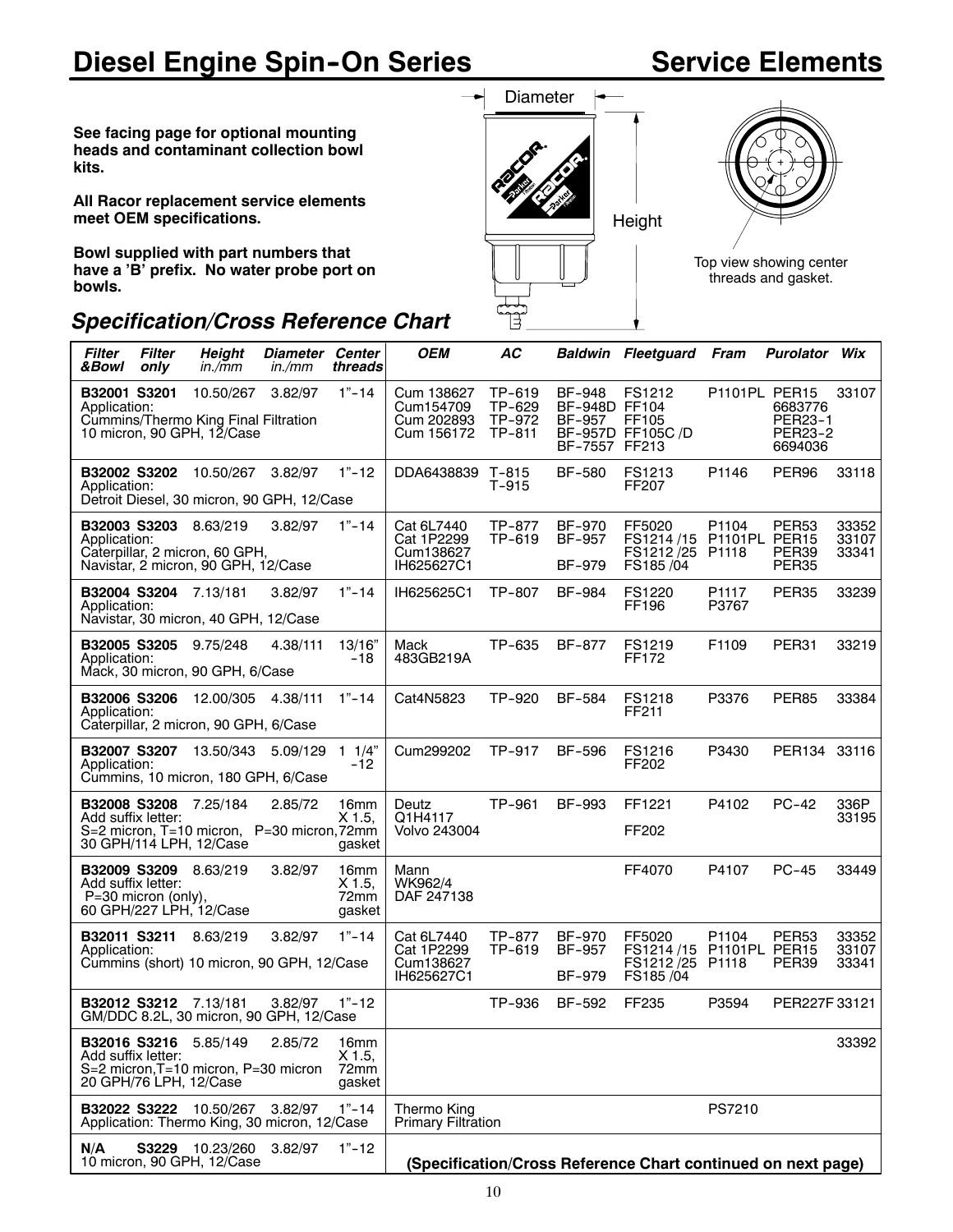# **Diesel Engine Spin-On Series**

# **Filter Heads & Bowls**

**1**

### *Specification/Cross Reference Chart (continued)*

| <b>Filter</b><br>&Bowl | <b>Filter</b><br>only | Height<br>in./mm                                                                 | Diameter Center<br>in./mm | threads | <b>OEM</b>                             | AC.   |              | <b>Baldwin Fleetguard Fram</b> |                   | Purolator     | Wix |
|------------------------|-----------------------|----------------------------------------------------------------------------------|---------------------------|---------|----------------------------------------|-------|--------------|--------------------------------|-------------------|---------------|-----|
|                        |                       | <b>B32030 S3230</b> 8.63/219<br>Application: Blue bird, 30 mic., 60 GPH, 12/Case | 3.82/97                   | 1"-14   | 4309159<br><b>Blue Bird School Bus</b> |       |              |                                |                   |               |     |
| Application:           |                       | <b>B32033 S3233</b> 7.50/191<br>2 micron, 60 GPH, 12/Case                        |                           |         | 4.25/108 7/8-14" Cat 9Y4425            | TP862 | <b>BF588</b> | FF182                          | P <sub>1107</sub> | 6680518 33237 |     |

### **FUEL FILTER MOUNTING HEADS**

The mountable filter heads shown below may be used with many of the diesel engine spin-on series fuel filter/water separator elements listed on the next page. Follow the table for selection.

| <b>Head Part No.</b> | <b>Center Threads</b> | Inlet / Outlet                        | <b>Vent Port</b>                                                         | Use With the Following Units                                                                    |
|----------------------|-----------------------|---------------------------------------|--------------------------------------------------------------------------|-------------------------------------------------------------------------------------------------|
| RK30287              | $1" - 14$             | 7/8"-14 SAEJ1926<br>O-ring Boss Ports | Not<br>Available                                                         | B32003/S3203<br>B32001/S3201,<br>B32006/S3206<br>B32004/S3204.<br>B32022/S3222<br>B32011/S3211. |
| RK31547              | $1 - 1/4 - 12$        |                                       | 7/8"-14 SAEJ1926 3/4"-16 SAEJ1926<br>O-ring Boss Ports O-ring Boss Ports | B32007 / S3207                                                                                  |

#### RK30287 Filter Head, Fasteners and Mounting Bracket



### **FUEL FILTER COLLECTION BOWLS**

These spin-on, reusable contaminant collection bowls shown below may be used with many of the diesel engine spin--on series fuel filter/water separator elements listed on the next page. All bowls feature a water probe port unless noted.

#### **See--thru Non--Heated Replacement Bowl Kits:**

RK10215 for 2.85" diameter filters (see style A).

RK30051 for 3.82" diameter filters (see style C).

RK30063 for 4.38" and 5.09" diameter filters (see style D).

#### **See--thru Heated Replacement Bowl Kits:**

RK30895\* for 3.82" diameter filters, 12 vdc, 200 watt (see style C). RK30924\* for 3.82" diameter filters, 24 vdc, 200 watt (see style C). RK30900 for 4.38" and 5.09" diameter filters, 12 vdc, 200 watt (see style D). RK30925 for 4.38" and 5.09" diameter filters, 24 vdc, 200 watt (see style D).

#### **Metal Non--Heated Replacement Bowl Kits:**

RK10109 for 2.85" diameter filters, non-painted (see style B).

RK30745-01 for 3.82" diameter filters, painted beige (see style C).

RK21640 for 4.38" diameter filters, non-painted (see style D)

\* Does not feature a water probe port.

RK31547 Filter Head/Mounting Flange (not to scale)



Style A '120' type bowl نستا

'320' type bowl





Style B '120' type bowl